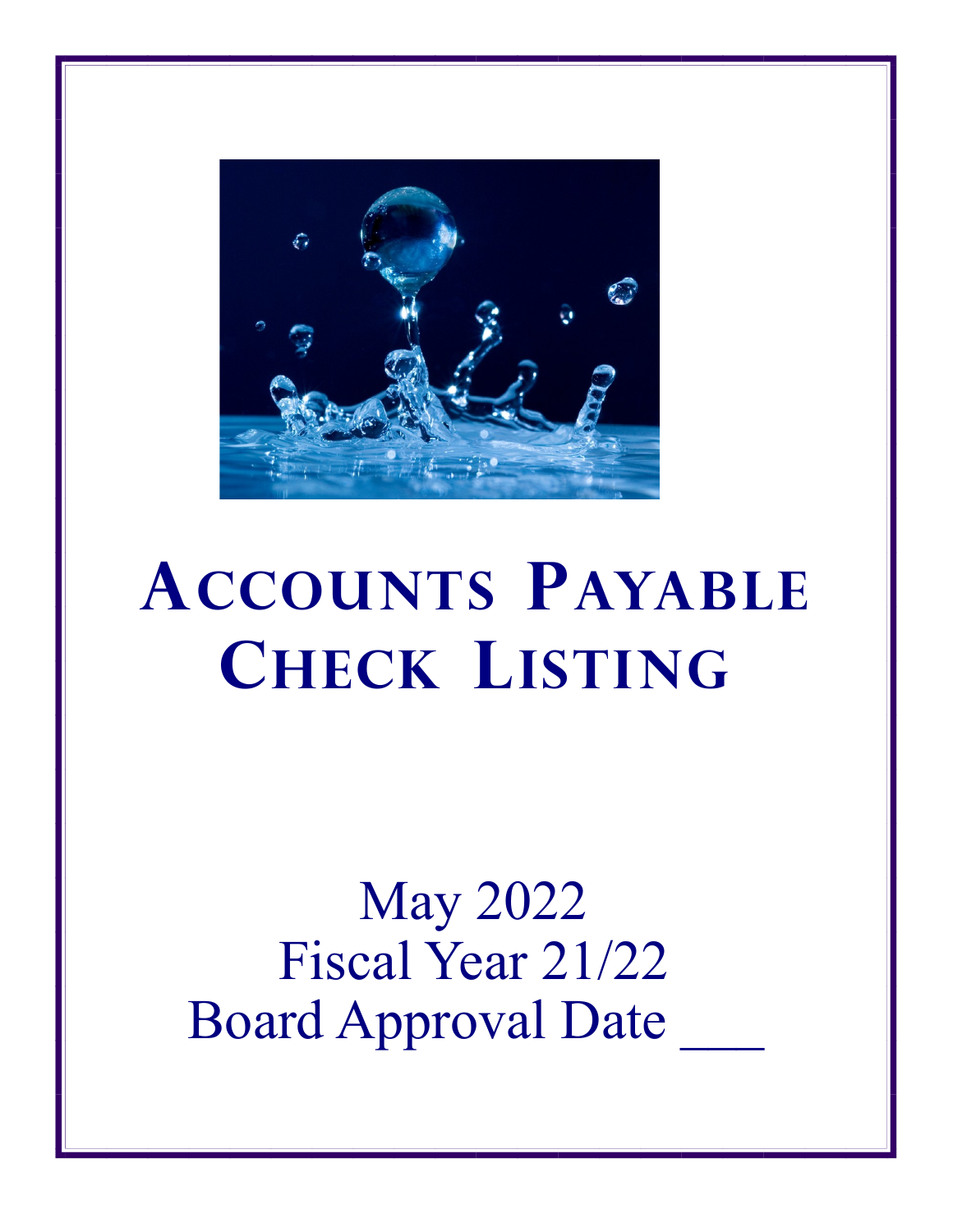Accounts Payable Checks

User: dpercoco Printed: 6/2/2022 10:48:59 AM



|        |              | <b>Check N</b> Vendor N Vendor Name          | <b>Check Da</b> | <b>Committ</b> | <b>Description</b>                                            | <b>Amount</b> |
|--------|--------------|----------------------------------------------|-----------------|----------------|---------------------------------------------------------------|---------------|
| 21662  | UMP01        | <b>UMPQUA Bank Comm Card Ops</b>             | 5/2/2022        | True           | April Credit Card Purchases                                   | \$18,311.10   |
| 115849 | OE3          | Operating Engineers Local #3                 | 5/6/2022        | True           | PR Batch 00001.05.2022 Oper Engin Union Dues                  | \$400.68      |
| 902459 | CAL09        | CalPers 457 Plan Administrator               | 5/6/2022        | True           | PR Batch 00001.05.2022CalPers DeComp                          | \$1,038.47    |
| 902460 | <b>DCSS</b>  | Dept of Child Support Services               | 5/6/2022        | True           | PR Batch 00001.05.2022 Wage Garnish Child Support             | \$205.03      |
| 902461 | EDD01        | EDD - Electronic                             | 5/6/2022        | True           | PR Batch 00001.05.2022State Income Tax                        | \$2,532.12    |
| 902462 | FedEFTPS     | <b>Federal EFTPS</b>                         | 5/6/2022        | True           | PR Batch 00001.05.2022 FICAEmployee Portion                   | \$16,092.32   |
| 902463 | Orion        | <b>Orion Portfolio Solutions</b>             | 5/6/2022        | True           | PR Batch 00001.05.2022 Orion 457                              | \$1,805.00    |
| 902464 | <b>PER01</b> | Pers - Electronic                            | 5/6/2022        | True           | PR Batch 00001.05.2022 PERS Employer Exp. PEPRA               | \$10,368.23   |
| 21539  | UB*03060     | Adkison, Jacob                               | 5/13/2022       | True           | Refund Check 015779-000, 19596 BUTLER 01/001 A MW 08/288      | \$195.25      |
| 21540  | All06        | AllStar Fire Equipment, Inc                  | 5/13/2022       | True           | Repair Parts and Installation on SCBAMMR                      | \$306.11      |
| 21541  | UB*03044     | Anderson, Hannelore                          | 5/13/2022       | True           | Refund Check 009894-001, 19296 OAK GROVE 5/187                | \$12.05       |
| 21542  | BLU01        | <b>Anthem Blue Cross</b>                     | 5/13/2022       | True           | Monthly Group Health Ins.                                     | \$24,662.90   |
| 21543  | ATT02        | AT&T                                         | 5/13/2022       | True           | Monthly Cal Net phone service                                 | \$257.35      |
| 21544  | <b>ATTLD</b> | $AT&T$ (Internet)                            | 5/13/2022       | True           | Monthly Fiber Internet-Admin                                  | \$594.52      |
| 21545  | UB*03048     | Berghoff, Charles & Susan                    | 5/13/2022       | True           | Refund Check 011860-000, 12993 Wells Fargo 2/431 M            | \$53.48       |
| 21546  | UB*03041     | Bowers, Michael & Suzanne                    | 5/13/2022       | True           | Refund Check 005777-000, 20711 CHAPARRAL 11/51                | \$403.82      |
| 21547  | CAL22        | Cals Engine & Machine                        | 5/13/2022       | True           | Drivers Side Cylinder Head Work for Truck 15                  | \$605.08      |
| 21548  | CAR06        | Carbon Copy Inc.                             | 5/13/2022       | True           | Monthly Copier Usage                                          | \$40.18       |
| 21549  | Cin01        | Cintas                                       | 5/13/2022       | True           | <b>FirstAid Supplies</b>                                      | \$66.06       |
| 21550  | Cle03        | <b>CleanSmith Solutions</b>                  | 5/13/2022       | True           | <b>Disinfection Services Monthly</b>                          | \$1,800.00    |
| 21551  | COL03        | Columbia Communications                      | 5/13/2022       | True           | Annual Pager Service May 1,2021 - April 30, 2022 for 588-4411 | \$156.00      |
| 21552  | Con06        | <b>Conifer Communications</b>                | 5/13/2022       | True           | <b>Internet Service-Ouarterly</b>                             | \$79.80       |
| 21553  | <b>CWEA</b>  | <b>CWEA</b>                                  | 5/13/2022       | True           | Luis Melchor Plant Maintenance Tech Grade 1 Renewal           | \$91.00       |
| 21554  | den01        | De Nora, Water Technologies INC              | 5/13/2022       | True           | <b>Brine Pump for WTPOSG</b>                                  | \$1,127.92    |
| 21555  | <b>PER05</b> | Dean Perkins                                 | 5/13/2022       | True           | Parts for Waste Water Prime Pump Automation                   | \$340.88      |
| 21556  | UB*03056     | del Carmen Romero Martinez del Sobral, Luisa | 5/13/2022       | True           | Refund Check 016871-000, 19794 PINE MT DR 1/447               | \$138.06      |
| 21557  | UB*03052     | Del Castillo, Cesar & Gerlita                | 5/13/2022       | True           | Refund Check 016709-000, 20160 LWR SKYRDG 15/93               | \$3.16        |
| 21558  | DEP09        | Department of Forestry & Fire Protection     | 5/13/2022       | True           | January-March 2022 CalFire Contract                           | \$212,731.44  |
| 21559  | Doh01        | Doherty Tire of Sonora, Inc.                 | 5/13/2022       | True           | Tire for Car Trailer                                          | \$143.27      |
| 21560  | UB*03058     | Dowen, Richard                               | 5/13/2022       | True           | Refund Check 015923-001, 20270 Pleasant View 2/2              | \$55.37       |
| 21561  | DRU01        | Drugtech Toxicology Services, LLC            | 5/13/2022       | True           | <b>Consortium DOT Tests</b>                                   | \$152.00      |
| 21562  | $Du-A01$     | Du-All Safety, LLC                           | 5/13/2022       | True           | 9.5 Hours oProfessional Safety Consultation forApril 2022     | \$1,425.00    |
| 21563  | EDIS01       | E.D.I.S.                                     | 5/13/2022       | True           | Supplemental Health Ins.                                      | \$2,111.27    |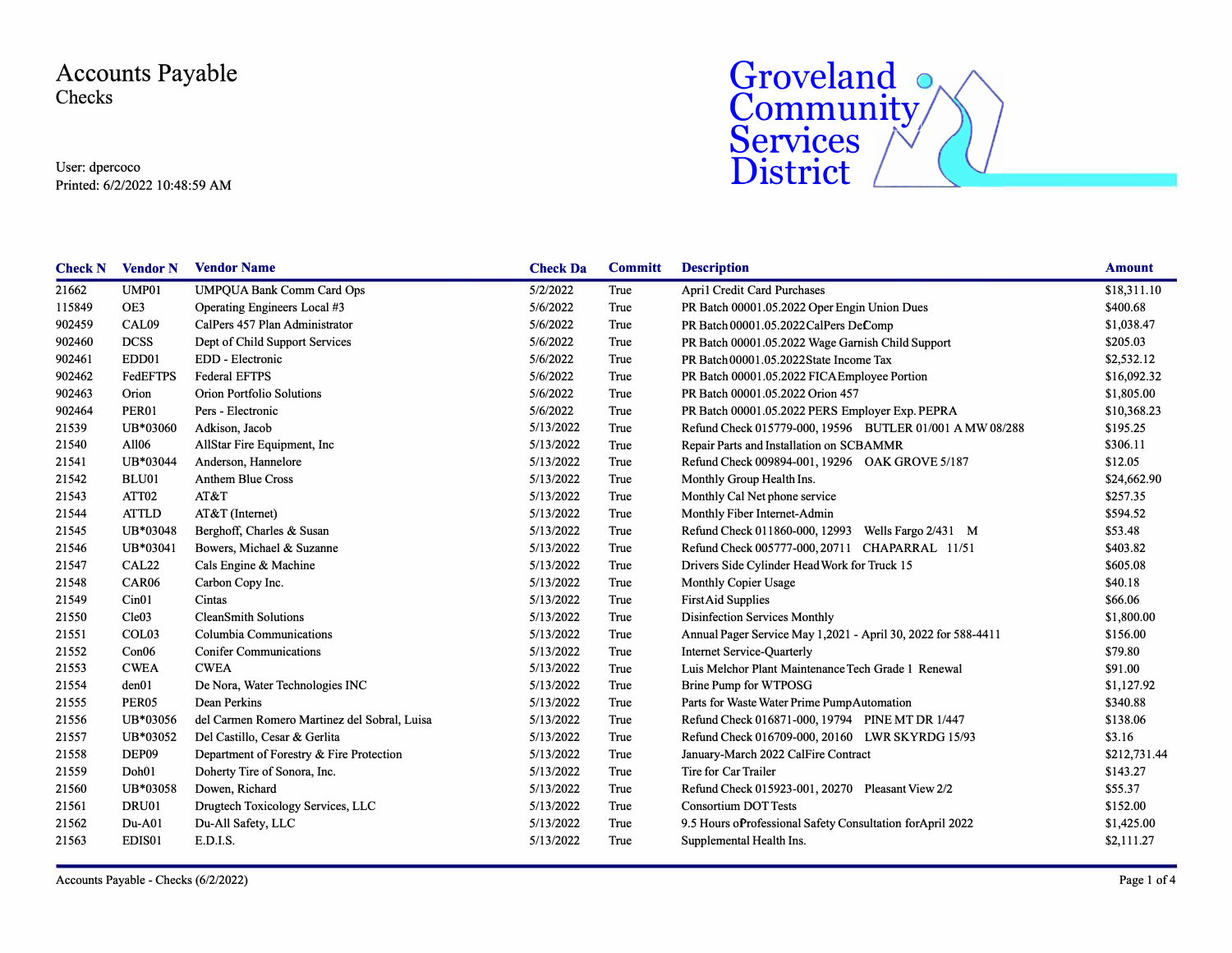| <b>Check N</b> | <b>Vendor N</b>    | <b>Vendor Name</b>                       | <b>Check Da</b> | <b>Committ</b> | <b>Description</b>                                            | <b>Amount</b> |
|----------------|--------------------|------------------------------------------|-----------------|----------------|---------------------------------------------------------------|---------------|
| 21564          | <b>FOO01</b>       | Foothill-Sierra Pest Control             | 5/13/2022       | True           | Pest Control                                                  | \$3,500.00    |
| 21565          | GCS <sub>02</sub>  | GCSD                                     | 5/13/2022       | True           | <b>GCSD Water Bill</b>                                        | \$3,291.62    |
| 21566          | GEN01              | General Plumbing Supply                  | 5/13/2022       | True           | <b>Collections Stock</b>                                      | \$6,971.20    |
| 21567          | Geo01              | GeoAnalytical Laboratories, Inc.         | 5/13/2022       | True           | Testing Precision Lab Tests, Biosolids Test                   | \$2,967.00    |
| 21568          | gilb <sub>01</sub> | Gilbert Associates, Inc.                 | 5/13/2022       | True           | Monthly CPA Services                                          | \$3,400.00    |
| 21569          | GRA04              | Grainger                                 | 5/13/2022       | True           | Tools, WWTP Plumbing repair, rope                             | \$1,043.91    |
| 21570          | UB*03042           | Guglielmo, Anthony & Bobbie              | 5/13/2022       | True           | Refund Check 011221-000, 20016 RIDGECREST 13/306              | \$4.23        |
| 21571          | HIT01              | Hi-Tech E V S, Inc                       | 5/13/2022       | True           | Annual Pump Test / Repair                                     | \$999.22      |
| 21572          | Hum02              | Humana Insurance Company                 | 5/13/2022       | True           | Dental Insurance-Monthly                                      | \$2,925.02    |
| 21573          | ind04              | Industrial Electrical Co.                | 5/13/2022       | True           | Kohler Generators for Lift Stations 8 & 9, LS #7 pump repair  | \$61,924.00   |
| 21574          | UB*02979           | Jacinto, John                            | 5/13/2022       | True           | Refund Check 012976-000, 13046 MOKELUMNE 2/205                | \$60.00       |
| 21575          | UB*03049           | Jaser, Harb                              | 5/13/2022       | True           | Refund Check 016490-001, 19223 SALVADOR 5/25C                 | \$121.19      |
| 21576          | JOE01              | Joe Cover & Sons Inc.                    | 5/13/2022       | True           | Loads of Dirt for Leon Rose Ballfield, Sand/Cutback for Stock | \$4,670.00    |
| 21577          | JOR01              | Jorgensen Co.                            | 5/13/2022       | True           | Fire Extinguisher Service at Fire Department                  | \$304.95      |
| 21578          | UB*03053           | King-Baugher, Carolyn                    | 5/13/2022       | True           | Refund Check 010228-003, 19995 PINE MT DR 13/246              | \$66.91       |
| 21579          | UB*03047           | Lacey, Josh                              | 5/13/2022       | True           | Refund Check 016497-000, 20876 Mckinley Way 10/74             | \$12.06       |
| 21580          | UB*03051           | Lemay, Trustee, Rosemarie                | 5/13/2022       | True           | Refund Check 017093-000, 18974 HWY 120 #GROV                  | \$2,462.62    |
| 21581          | OTL01              | Leonard Otley                            | 5/13/2022       | True           | Reimbursement for CERT Training Supplies                      | \$140.19      |
| 21582          | UB*03034           | Mcnair, Shannon & Dan                    | 5/13/2022       | True           | Refund Check 015851-000, 19504 PINE MT DR 1/415               | \$144.99      |
| 21583          | ORS01              | Meghan Orsetti                           | 5/13/2022       | True           | Travel Expenses for SNUG Conference                           | \$375.51      |
| 21584          | Met <sub>03</sub>  | Metro Presort                            | 5/13/2022       | True           | Monthly UB Statement Processing                               | \$4,431.51    |
| 21585          | met <sub>02</sub>  | Metropolitan Life Insurance Company      | 5/13/2022       | True           | Monthly LTD Insurance                                         | \$386.49      |
| 21586          | <b>MOO01</b>       | Moore Bros. Scavenger Co., Inc.          | 5/13/2022       | True           | 30 Yd. Monthly Debris Box Rental & Monthly Garbage service    | \$657.36      |
| 21587          | MOT03              | Mother Lode Answering Service            | 5/13/2022       | True           | Monthly Answering Service                                     | \$268.00      |
| 21588          | MOU03              | Mountain Oasis Water Systems             | 5/13/2022       | True           | <b>Bottled Water</b>                                          | \$138.50      |
| 21589          | Moy01              | Moyle Paving, Inc.                       | 5/13/2022       | True           | Emergency Water Line Repair on Highway 120                    | \$2,457.74    |
| 21590          | UB*03057           | Mullaney, Mark & Jenna                   | 5/13/2022       | True           | Refund Check 016510-000, 20780 CRESCENT WAY 4/18              | \$104.64      |
| 21591          | neu01              | Neumiller & Beardslee                    | 5/13/2022       | True           | Legal Services for March                                      | \$3,175.36    |
| 21592          | UB*03055           | Ong, Peter                               | 5/13/2022       | True           | Refund Check 016014-000, 20132 PINE MT DR 4/136               | \$195.90      |
| 21593          | per <sub>04</sub>  | Percoco, Ronald                          | 5/13/2022       | True           | Monthly Uniform Laundering & District Building Cleaning       | \$2,570.00    |
| 21594          | UB*03061           | Pesusic, Danny                           | 5/13/2022       | True           | Refund Check 015760-000, 20838 Big Foot Circle 4/375          | \$61.49       |
| 21595          | PGE01              | PG&E                                     | 5/13/2022       | True           | Monthly Electric Charges                                      | \$806.34      |
| 21596          | SUE01              | Ray Suess Insurance & Invst              | 5/13/2022       | True           | Retiree Health Insurance                                      | \$3,801.49    |
| 21597          | UB*03054           | Regalia, Kenneth                         | 5/13/2022       | True           | Refund Check 011501-000, 12322 Sunnyside Way 8/11             | \$319.15      |
| 21598          | Rig01              | <b>Right Now Couriers</b>                | 5/13/2022       | True           | Monthly Courier Service                                       | \$208.80      |
| 21599          | Ron01              | Roni Lynn                                | 5/13/2022       | True           | Social Media Management                                       | \$2,600.00    |
| 21600          | <b>SFPUC</b>       | San Francisco Public Utilties Commission | 5/13/2022       | True           | Monthly Water Purchase                                        | \$12,221.38   |
| 21601          | UB*03045           | Sanders, Mary Ann                        | 5/13/2022       | True           | Refund Check 006856-000, 19219 FERRETTI RD 5/255              | \$118.59      |
| 21602          | UB*03059           | Seals, Trustee, Craig & Karen            | 5/13/2022       | True           | Refund Check 015098-000, 12101 HILLHURST 8/191                | \$49.55       |
| 21603          | Sna01              | Snap-on Attn: Kyle                       | 5/13/2022       | True           | Tools for Vehicle Repairs                                     | \$1,903.69    |
| 21604          | SPE03              | Spectrum Chemical Mfg. Corp.             | 5/13/2022       | True           | Thermo Scientific Nalgene Bottles for WWTP Lab                | \$118.68      |
| 21605          | UB*03046           | Thompson, Steven                         | 5/13/2022       | True           | Refund Check 006185-000, 12693 CRESTHAVEN 4/484 Monthly       | \$96.62       |
| 21606          | <b>TUO01</b>       | Tuo. Co. Public Power Agency             | 5/13/2022       | True           | <b>Public Power Purchase</b>                                  | \$16,896.04   |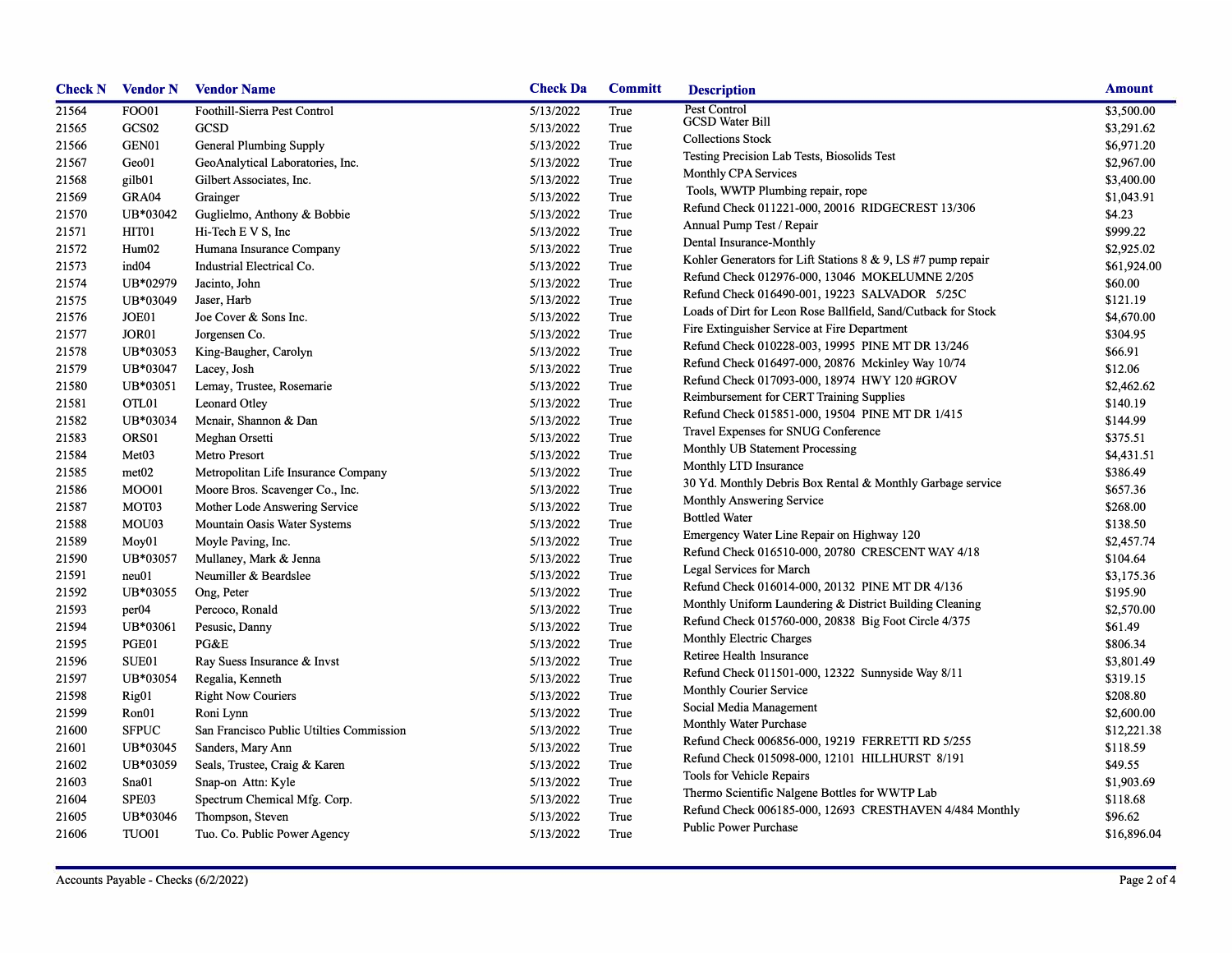|       |                   | <b>Check N</b> Vendor N Vendor Name        | <b>Check Da</b> | <b>Committ</b> | <b>Description</b>                                             | <b>Amount</b> |
|-------|-------------------|--------------------------------------------|-----------------|----------------|----------------------------------------------------------------|---------------|
| 21607 | <b>ULI01</b>      | <b>ULINE, Attn AR</b>                      | 5/13/2022       | True           | Janitorial Supplies/Safety Supplies, 0 & M Safety              | \$1,780.75    |
| 21608 | Van01             | VanDyk, Renee                              | 5/13/2022       | True           | Reimbursement for Travel Expenses for SNUG Conference          | \$364.54      |
| 21609 | UB*03043          | Wallace, Bruce                             | 5/13/2022       | True           | Refund Check 007275-000, 12926 FIRSTGARROTE 7/119              | \$16.06       |
| 21610 | UB*03050          | Wallace, Bruce                             | 5/13/2022       | True           | Refund Check 012138-000, 12928 1ST GARROTTE 7/118              | \$16.06       |
| 21611 | Sprbrk            | Springbrook Holding Company LLC            | 5/13/2022       | True           | Monthly Civic Pay C/C Pmt Fees                                 | \$1,243.40    |
| 21612 | Wells             | Wells Fargo Vendor Financial Services, LLC | 5/13/2022       | True           | Monthly Lease on Admin Copier                                  | \$359.28      |
| 21613 | am01              | AM Consulting Engineers, Inc.              | 5/19/2022       | True           | Engineering Fees for April 2022, BC \$5500, Sewer Impr. \$5100 | \$22,666.18   |
| 21614 | UB*03067          | Association, Federal National Mortgage     | 5/19/2022       | True           | Refund Check 016929-000, 12438 Tannahill Dr 1/59 M/60          | \$31.29       |
| 21615 | UB*03066          | Brodie, Edward & Tonna                     | 5/19/2022       | True           | Refund Check 012405-000, 20791 Nonpareil Way 10/31             | \$95.90       |
| 21616 | <b>BUR01</b>      | Burton's Fire Inc                          | 5/19/2022       | True           | Sensor for Engine #781                                         | \$311.16      |
| 21617 | UB*03064          | Conn, James                                | 5/19/2022       | True           | Refund Check 014990-000, 20771 Buttercup Circle 4/300          | \$48.08       |
| 21618 | <b>CWEA</b>       | <b>CWEA</b>                                | 5/19/2022       | True           | Zach Pacheco CWEA CSM I Certification, Travis Deutsch Renewal  | \$283.00      |
| 21619 | Data Sup          | Data Support Company                       | 5/19/2022       | True           | Furnace Filters for WWTP Lab                                   | \$1,773.00    |
| 21620 | DIS <sub>01</sub> | Dish Network                               | 5/19/2022       | True           | Satellite TV for FD                                            | \$60.66       |
| 21621 | FP Mail           | FP Mailing Solutions                       | 5/19/2022       | True           | Monthly Postage Machine Rental                                 | \$213.95      |
| 21622 | GCS01             | <b>GCSD Petty Cash</b>                     | 5/19/2022       | True           | Office Supplies                                                | \$13.39       |
| 21623 | Geo01             | GeoAnalytical Laboratories, Inc.           | 5/19/2022       | True           | Lab Tests                                                      | \$151.00      |
| 21624 | GRA04             | Grainger                                   | 5/19/2022       | True           | Shop Too1s, Parts for Backflow Test Kit                        | \$68.24       |
| 21625 | GRE07             | Green Dot Transportation Solutions         | 5/19/2022       | True           | Hetch Hetchy ATP Grant Plan                                    | \$3,690.00    |
| 21626 | Gre06             | Green Rubber-Kennedy Ag                    | 5/19/2022       | True           | Parts For Temporary Odor Control Units, Air Scrubber           | \$1,506.47    |
| 21627 | UB*03069          | Grevemberg, Neil & Sally                   | 5/19/2022       | True           | Refund Check 015196-000, 19982 DUNN CT 1/261                   | \$124.71      |
| 21628 | H&S               | H & S Parts and Service                    | 5/19/2022       | True           | Parts to Repair Dump Truck #68622                              | \$136.99      |
| 21629 | HAC01             | Hach                                       | 5/19/2022       | True           | Chemicals for Water and WWTP Labs                              | \$701.50      |
| 21630 | UB*03074          | Harrison, Trustee, Sandra                  | 5/19/2022       | True           | Refund Check 007744-000, 21038 Hemlock St. 12/245 MW 246       | \$1,904.63    |
| 21631 | Hum02             | Humana Insurance Company                   | 5/19/2022       | True           | June Dental Insurance-Monthly                                  | \$2,925.02    |
| 21632 | <b>JSW02</b>      | J.S. West Propane Gas                      | 5/19/2022       | True           | Propane                                                        | \$984.60      |
| 21633 | UB*02979          | Jacinto, John                              | 5/19/2022       | True           | Refund Check 012976-000, 13046 MOKELUMNE 2/205                 | \$60.00       |
| 21634 | UB*03071          | Janakes, Jeff & Denise                     | 5/19/2022       | True           | Refund Check 015717-000, 20712 Rising Hill 3/331 & 332         | \$249.55      |
| 21635 | CUR01             | L. N. Curtis & Sons                        | 5/19/2022       | True           | Air Lift System                                                | \$9,008.09    |
| 21636 | UB*03070          | LLC, Cash Offers                           | 5/19/2022       | True           | Refund Check 017296-000, 13100 WELLS FARGO 2/412               | \$132.01      |
| 21637 | Met <sub>03</sub> | Metro Presort                              | 5/19/2022       | True           | Monthly UB Statement Processing                                | \$1,860.75    |
| 21638 | <b>MIS02</b>      | MiscoWater                                 | 5/19/2022       | True           | Spare Parts Kit for WTP Lime Pump Rebuild                      | \$529.52      |
| 21639 | MOD03             | Modesto Steel                              | 5/19/2022       | True           | Parts for Trailer Repair                                       | \$624.38      |
| 21640 | UB*03068          | Morine, Michael                            | 5/19/2022       | True           | Refund Check 005568-000, 19691 BUTLER WAY 8/139                | \$86.88       |
| 21641 | UB*03063          | Nemetz, Maggie                             | 5/19/2022       | True           | Refund Check 009773-000, 20717 Nonpareil Way 4/146             | \$220.23      |
| 21642 | UB*03062          | Palmer, Sonja                              | 5/19/2022       | True           | Refund Check 006493-002, 18976 DIGGER PINE 7/240               | \$73.76       |
| 21643 | pm101             | PML Hardware & Supply Inc.                 | 5/19/2022       | True           | Monthly Hardware supplies                                      | \$649.90      |
| 21644 | <b>PRE06</b>      | Precision Enviro-Tech                      | 5/19/2022       | True           | LabTests                                                       | \$4,016.75    |
| 21645 | <b>RLR01</b>      | R.L. Righetti Enterprises, Inc.            | 5/19/2022       | True           | Parts to Repair Engine #781                                    | \$482.36      |
| 21646 | Safety-K          | Safety-Kleen Systems, Inc.                 | 5/19/2022       | True           | Shop Parts Cleaner Service                                     | \$613.29      |
| 21647 | SIE03             | Sierra Motors                              | 5/19/2022       | True           | Parts for Truck #15 Repair, Truck #27 repair parts             | \$1,619.46    |
| 21648 | Sna01             | Snap-on Attn: Kyle                         | 5/19/2022       | True           | <b>Tools for Shop</b>                                          | \$128.70      |
| 21649 | son12             | Sonora Ford                                | 5/19/2022       | True           | Parts to Repair Truck #17                                      | \$600.59      |